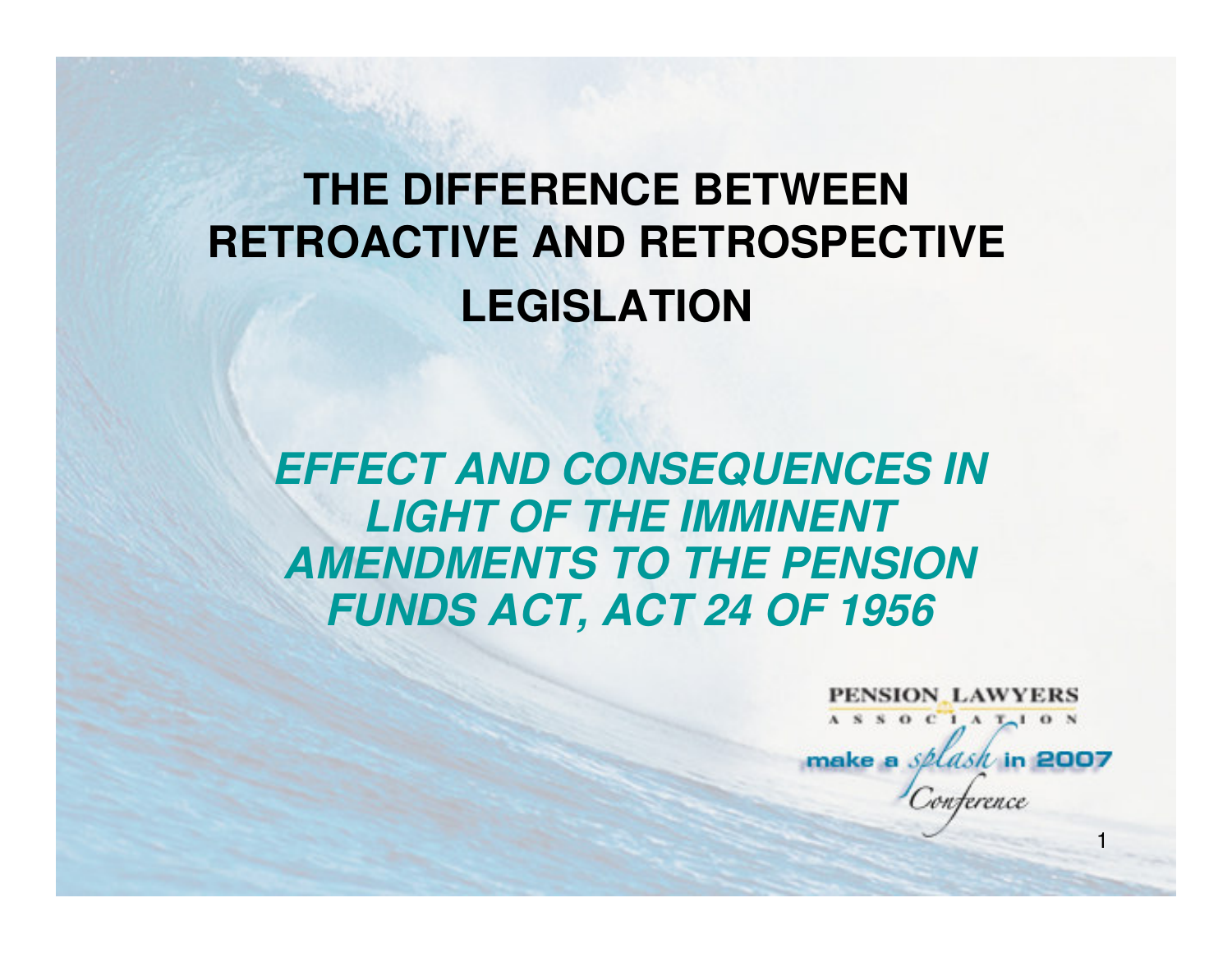#### **DIFFERENCE BETWEEN THE TWO TERMS**

**O** Two different concepts:

 $\Box$  RETROACTIVE > retrospectivity in the strong sense.

**RETROSPECTIVE** >retrospectivity in the weak sense.

PENSION LAWYERS ASSOCIATION make a *splask* in 2007 n jerence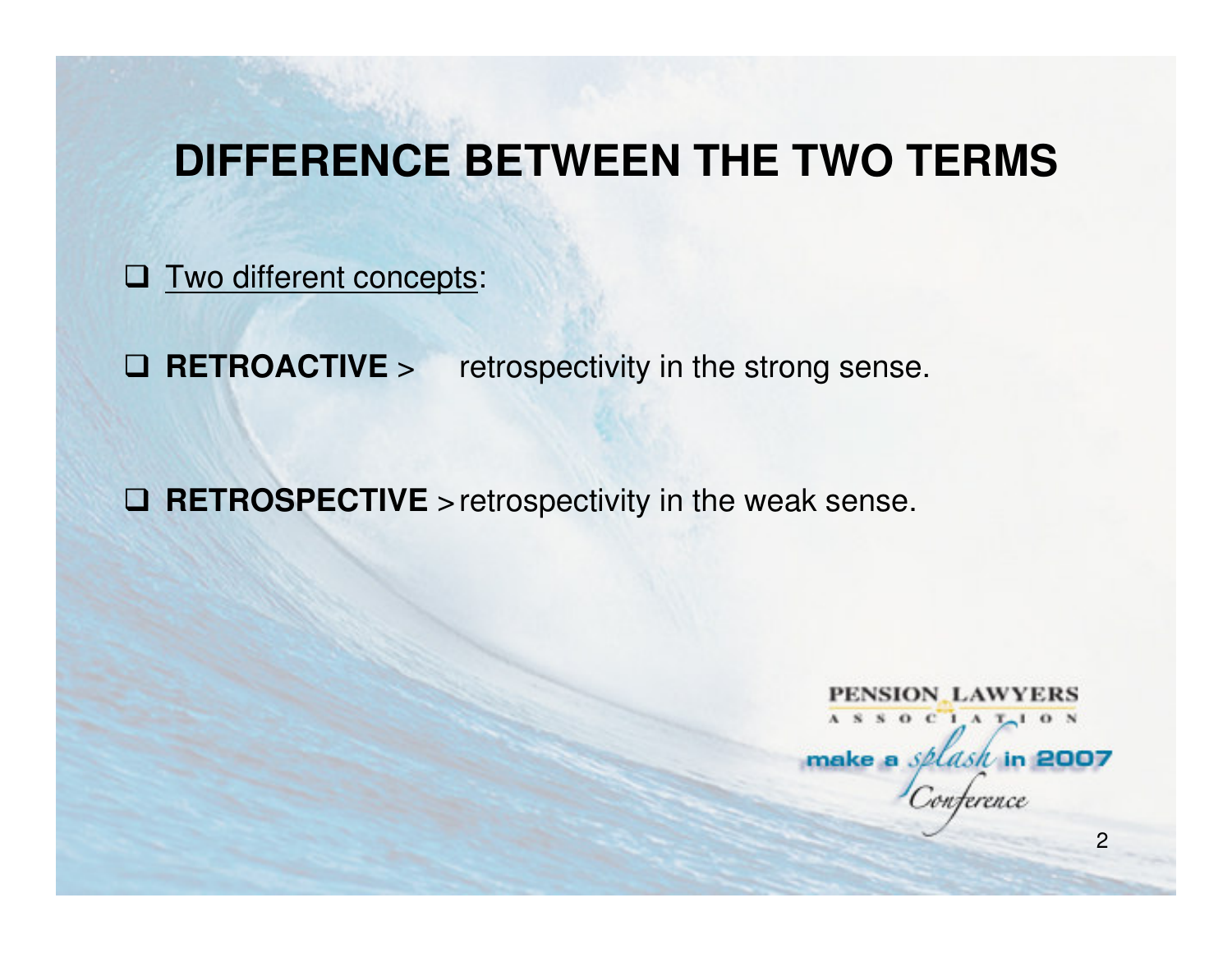#### **DIFFERENCE BETWEEN THE TWO TERMS**

 $\Box$ 

 $\Box$  **Cape Town Municipality v F Robb & Co Ltd 1966 (4) SA 345 (C) at 350F-351D per Corbett J.** 

 Terms "retrospective" and "retroactive" often used in a loose sense and despite the logic of the distinction between the two terms there is a tendency on the part of the courts and the text-book writers to merge these principles in their application to a particular statute.

PENSION LAWYERS  $A S S 0 C 1 A T<sub>1</sub> 0 N$ make a *splash* in 2007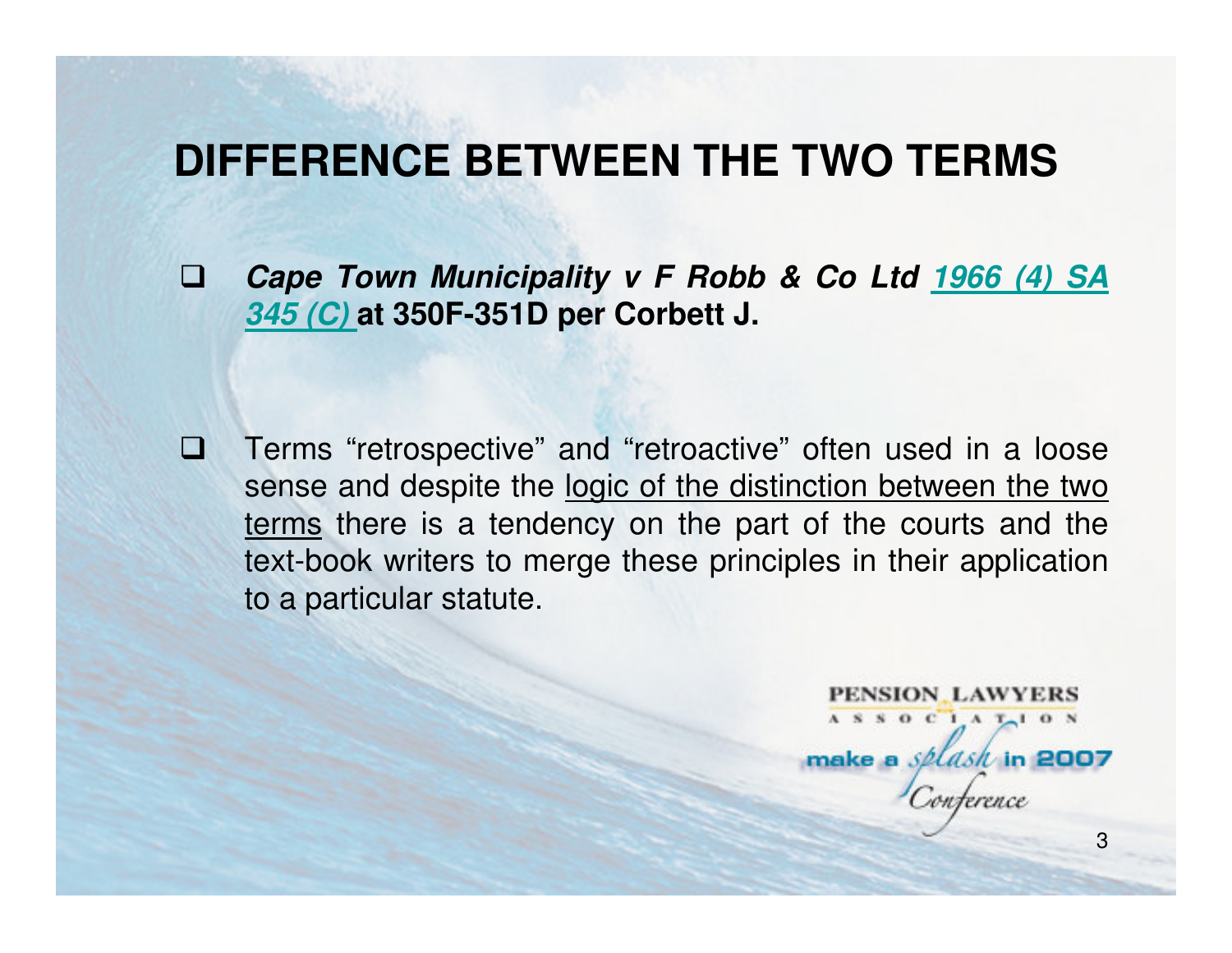# **DIFFERENCE BETWEEN THE TWO TERMS (cont)**

- $\Box$ **S v Mhlungu 1995 (3) SA 867 (CC) per Kentridge AJ**
- $\Box$  "First, there is a strong presumption that new legislation is not intended to be retroactive.
- $\Box$  **By retroactive legislation is meant legislation which invalidates what was previously valid, or vice versa, ie which affects transactions completed before the new statute came into operation. It is legislation which enacts that 'as at a past date the law shall be taken to have been that which it was not'**.

PENSION LAWYERS ASSOCIATION make a *splash* in 2007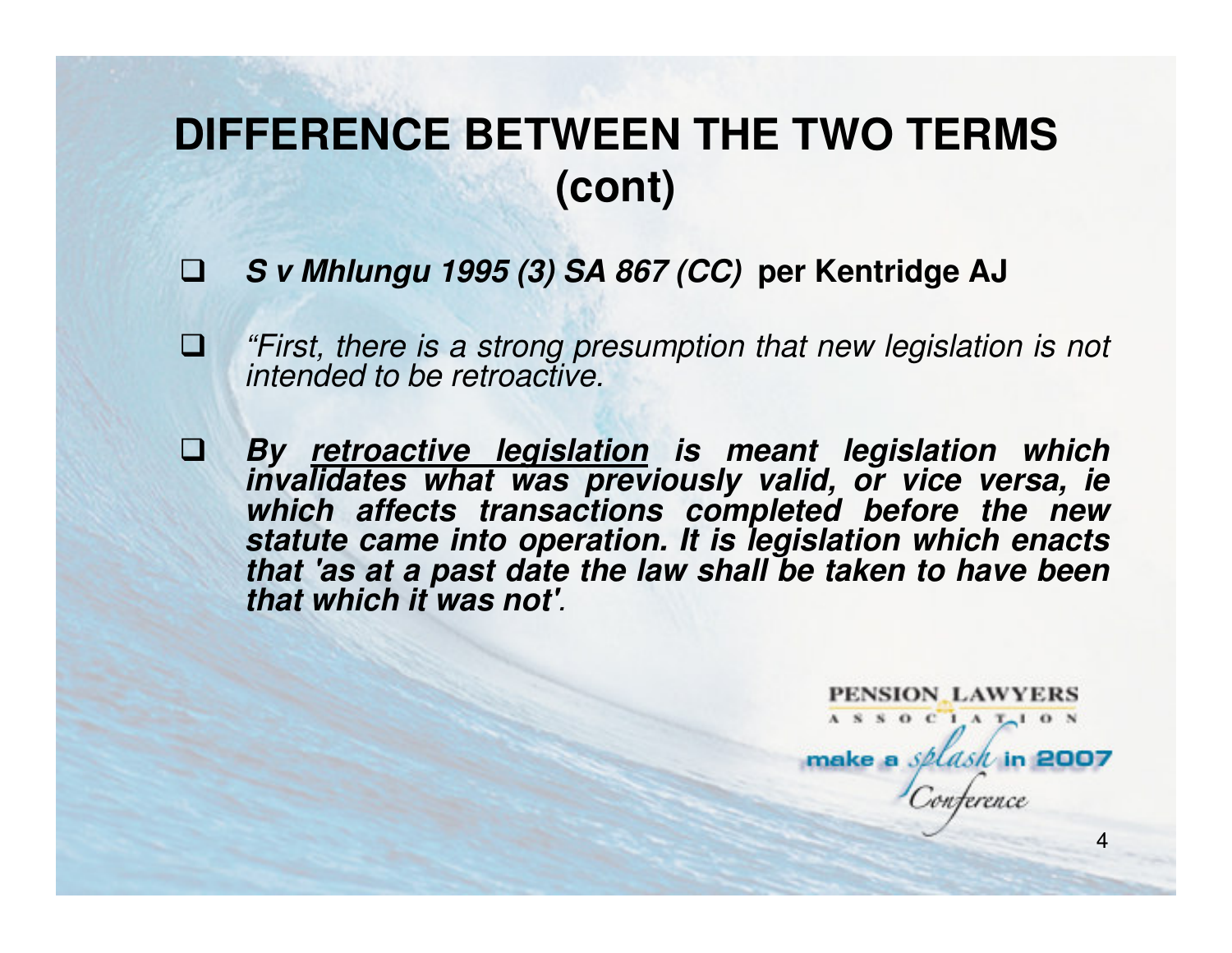# **DIFFERENCE BETWEEN THE TWO TERMS (cont)**

 **There is also a presumption against reading legislation as being retrospective in the sense that, while it takes effect only from its date of commencement, it impairs existing rights and obligations, eg by invalidating current contracts or impairing existing property rights."**

**Q** Presumption against both retroactive and retrospective logislation legislation

> PENSION LAWYERS ASSOCIATION make a *splash* in 2007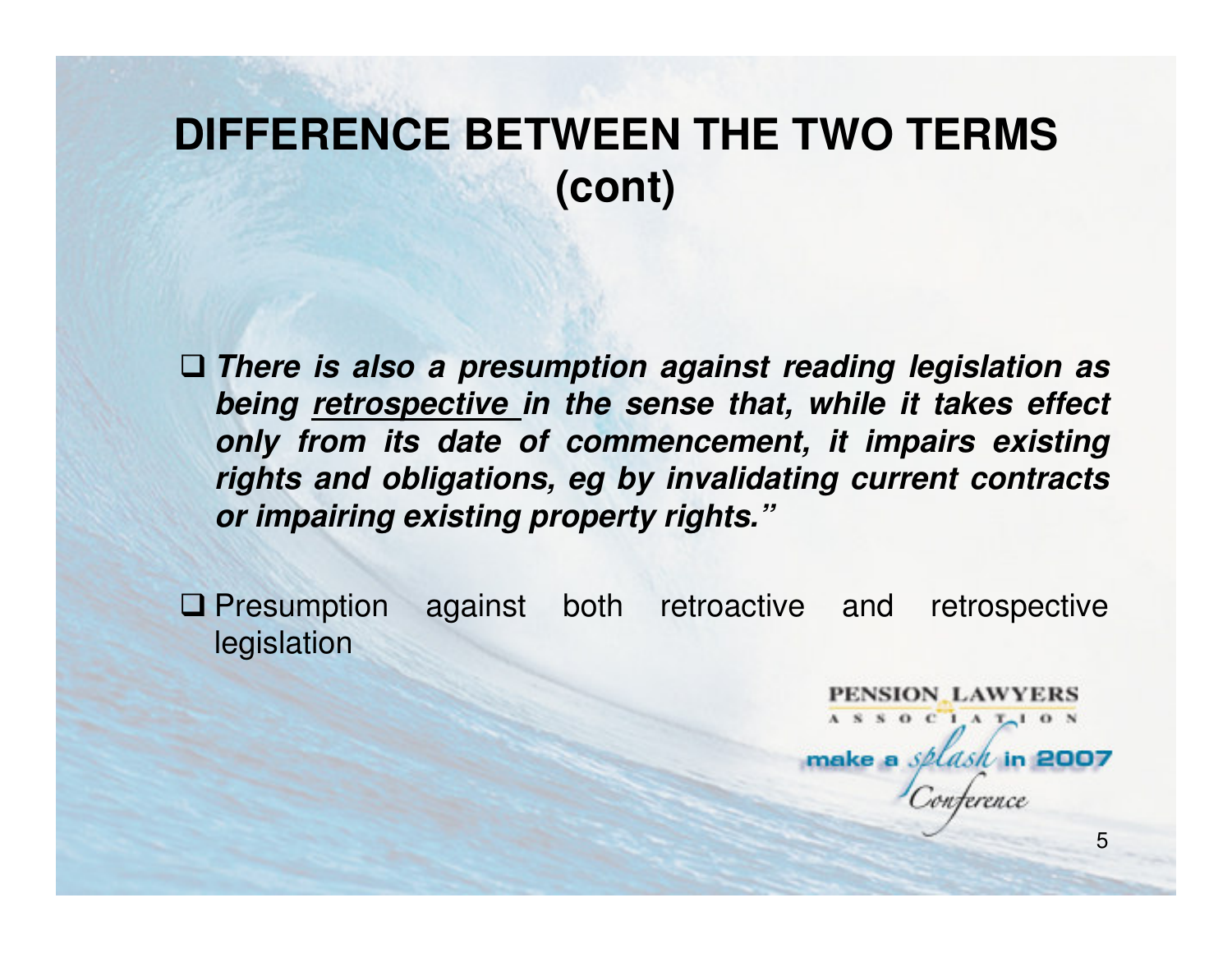## **DIFFERENCE BETWEEN TWO TERMS (cont)**

- $\Box$  **National Director of Public Prosecutions v Carolus and others, 2000 (1) SA 1127 (SCA) para 34 -35 per Farlam AJA**
- $\Box$  "A retroactive statute … operates as of a time prior to its enactment. … operates backwards. A retroactive statute changes the law from what it was;
- $\mathbf{\Omega}$  A retrospective statute …operates for the future only. prospective, but it imposes new results in respect of a past event. … looks backwards … attaches new consequences for the future to an event that took place before the statute was enacted. … changes the law from what it otherwise would be with respect to a prior event<sup>"</sup>ENSION\_LAWYERS ASSOCIATION

6

make a *splash* in 2007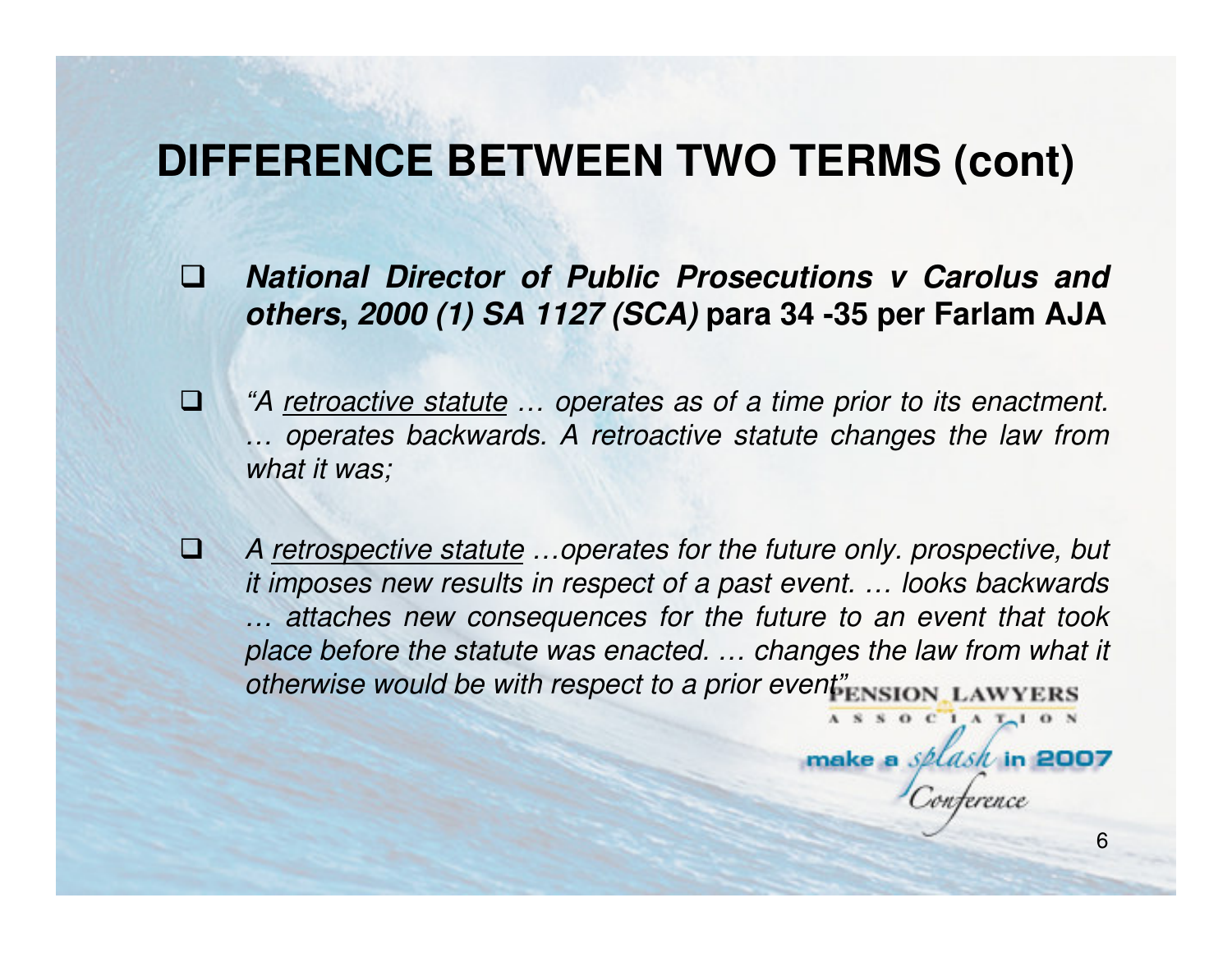# **DIFFERENCE BETWEEN THE TWO TERMS (cont)**

- $\Box$  **Bareki No and Another v Gencor 2006(1) SA 432 (T) De Villiers J**
- $\Box$ Test for retroactivity:
	- $\Box$  legislation invalidates what was previously valid and vice versa;
	- **NO**  affects transactions which were already completed before it came into operation; and
	- $\Box$  it enacts that as at a past date the law shall be taken to be that which it was not.

7

ASSOCIATION

make a splash in 2007

onterence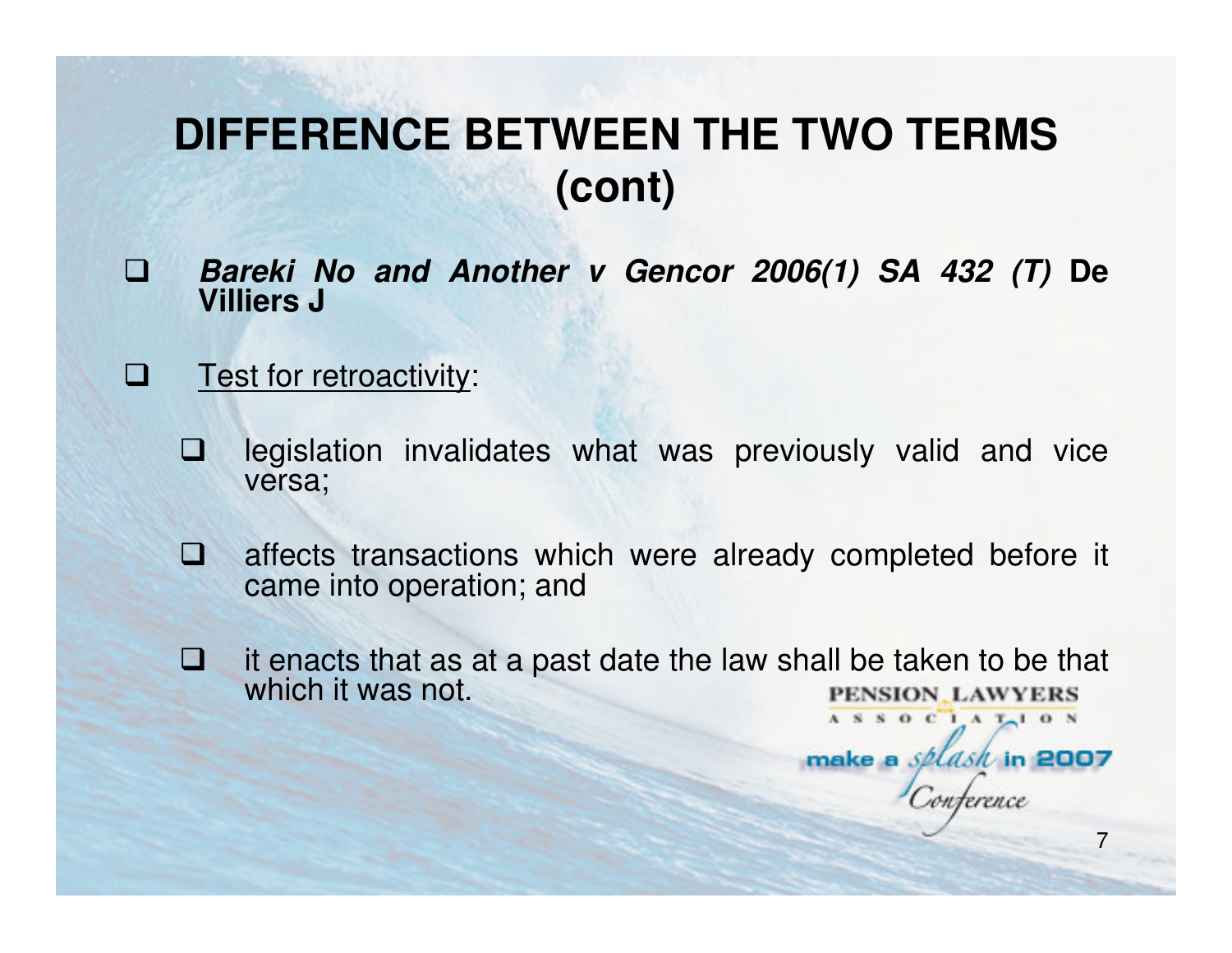# **DIFFERENCE BETWEEN THE TWO TERMS cont)**

 $\Box$ **Bareki No and Another v Gencor 2006(1) SA 432 (T)**

#### u **Test for retrospectivity:**

- Œ The legislation is prospective but it imposes new results with regard to past events;
- **M**  It attaches new consequences for the future to an event which took place before the legislation was enacted; or
- It creates a new obligation or imposes a new duty in regard to<br>PENSION LAWYERS  $\Box$ events already past. $S$  O C  $I$  A  $T-1$  O N

8

make a *splash* in 2007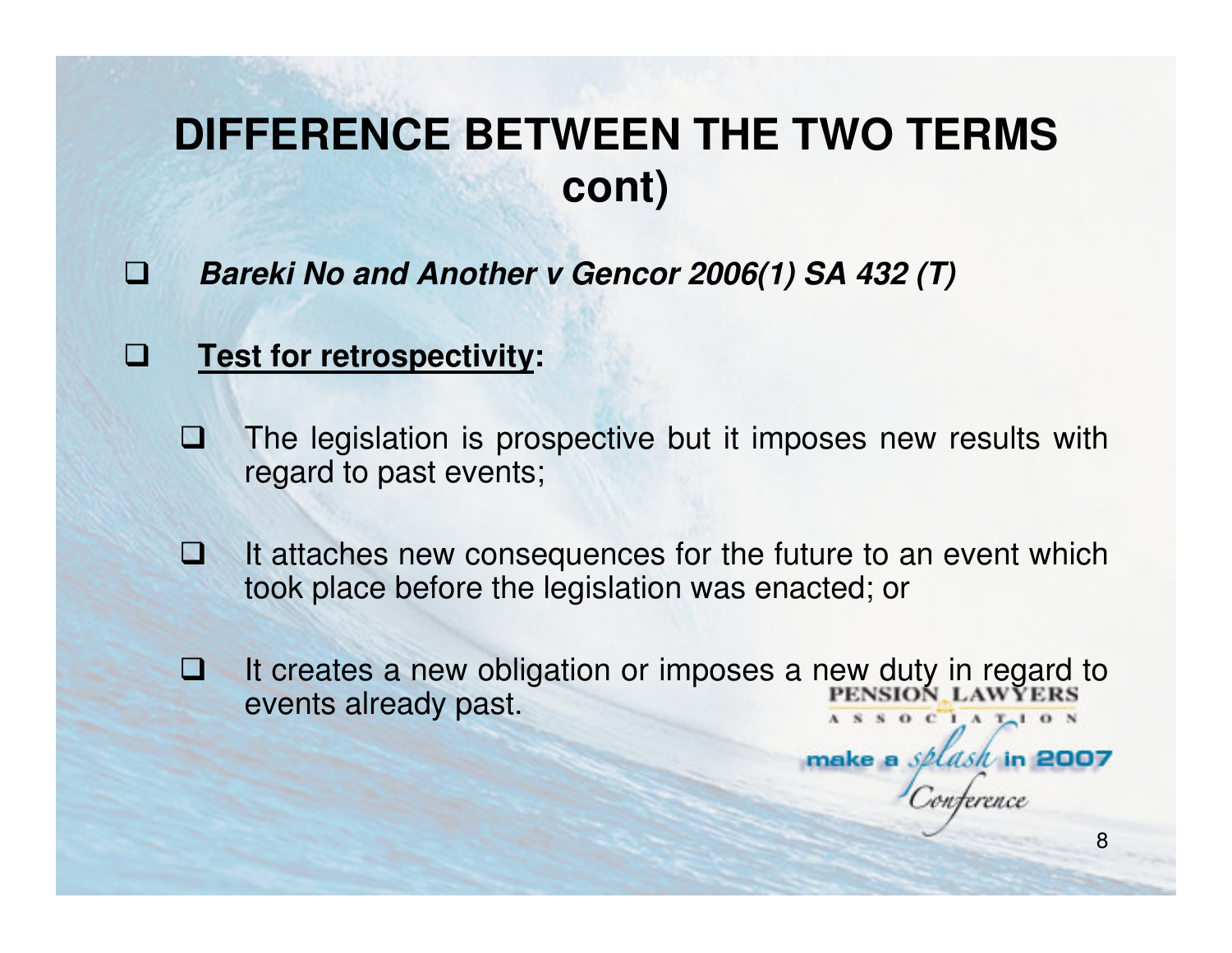## **BASIS & RATIONALE FOR PRESUMPTION**

 **Mokgoro J in President of the Republic of South Africa and Another v Hugo 1997 (4) SA 1 (CC) at para [102]:**

"The need for accessibility, precision and general application flow from **the concept of the rule of law**. A person should be able to know of the law, and be able to conform his or her conduct according to the law."

 $\Box$  Basis of the presumption is elementary considerations of fairness (which) dictate that individuals should have an opportunity to know (which) dictate that individuals should have an opportunity to know what the law is and to conform their conduct accordingly.

> PENSION LAWYERS ASSOCIAT<sub>10</sub>N make a *splash* in 2007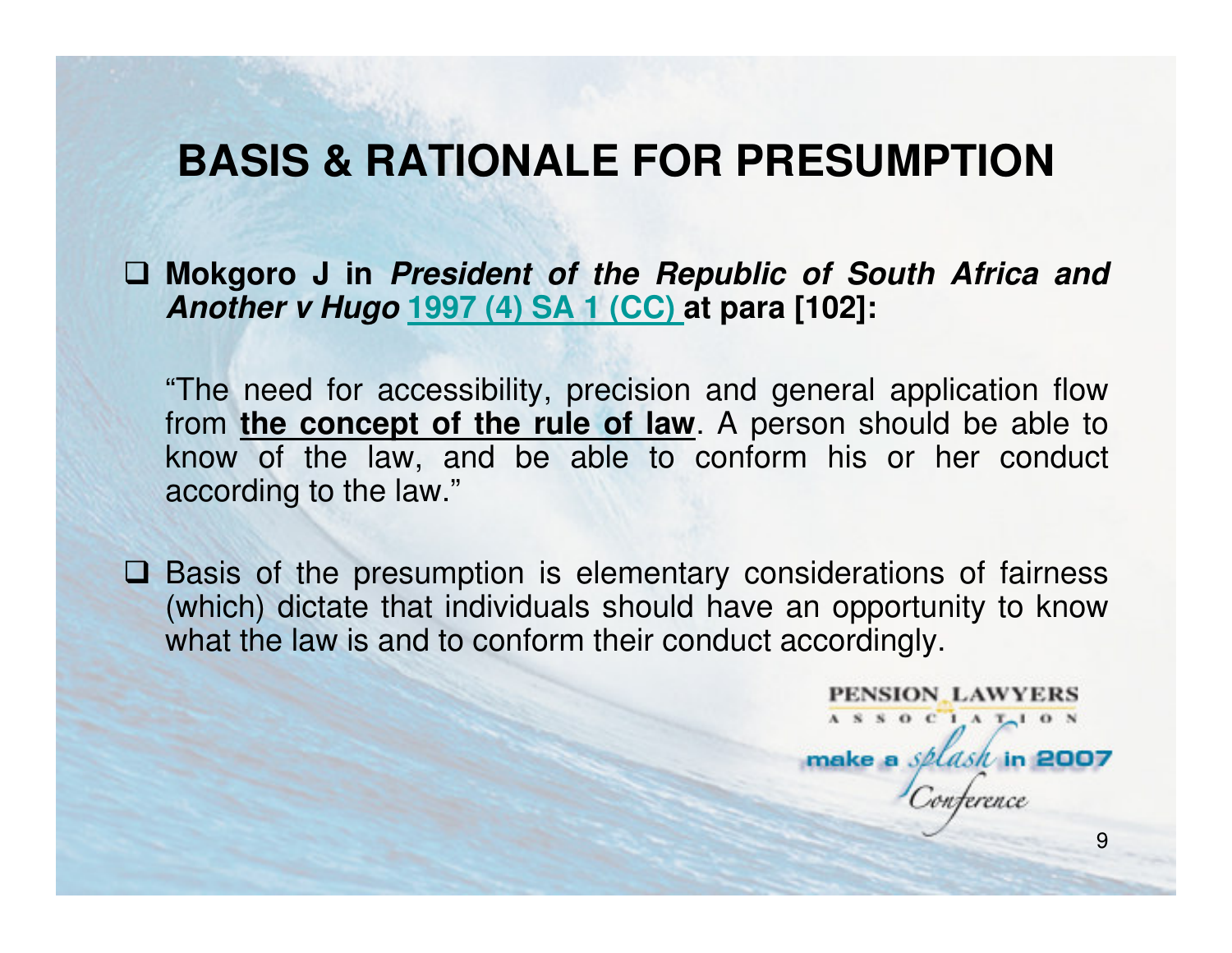## **BASIS & RATIONALE FOR PRESUMPTION (cont)**

 Farlam AJA in **National Director of Public Prosecutions v Carolus and Others 2000 (1) SA 1127 (SCA) at 1139C - D.)**

"the legal culture leaning against retrospectivity where there is unfairness".

**PENSION LAWYERS** ASSOCIATION make a *splash* in 2007 reterence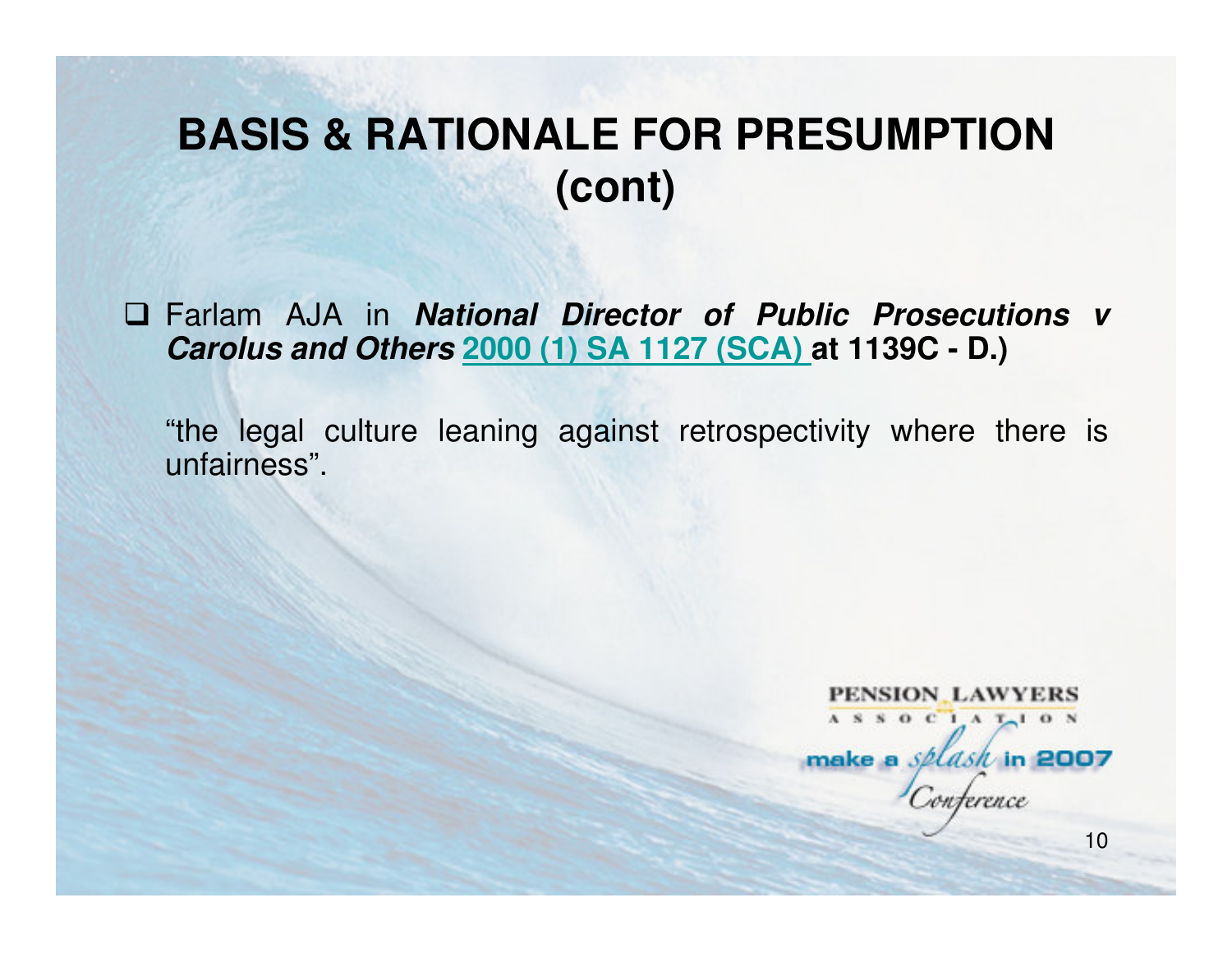# **RETROSPECTIVITY AND INTERFERENCE WITH VESTED RIGHTS**

- $\Box$  **Adampol (Pty) Ltd v Administrator, Transval,** Joubert JA and Hoexter JA
- $\Box$ Two different concepts. Inappropriate to confuse them.
- Q) Question of interference with vested rights is a matter separate from the issue of retrospective operation.

PENSION LAWYERS  $A S S 0 C 1 A T<sub>1</sub> 0 N$ make a *splash* in 2007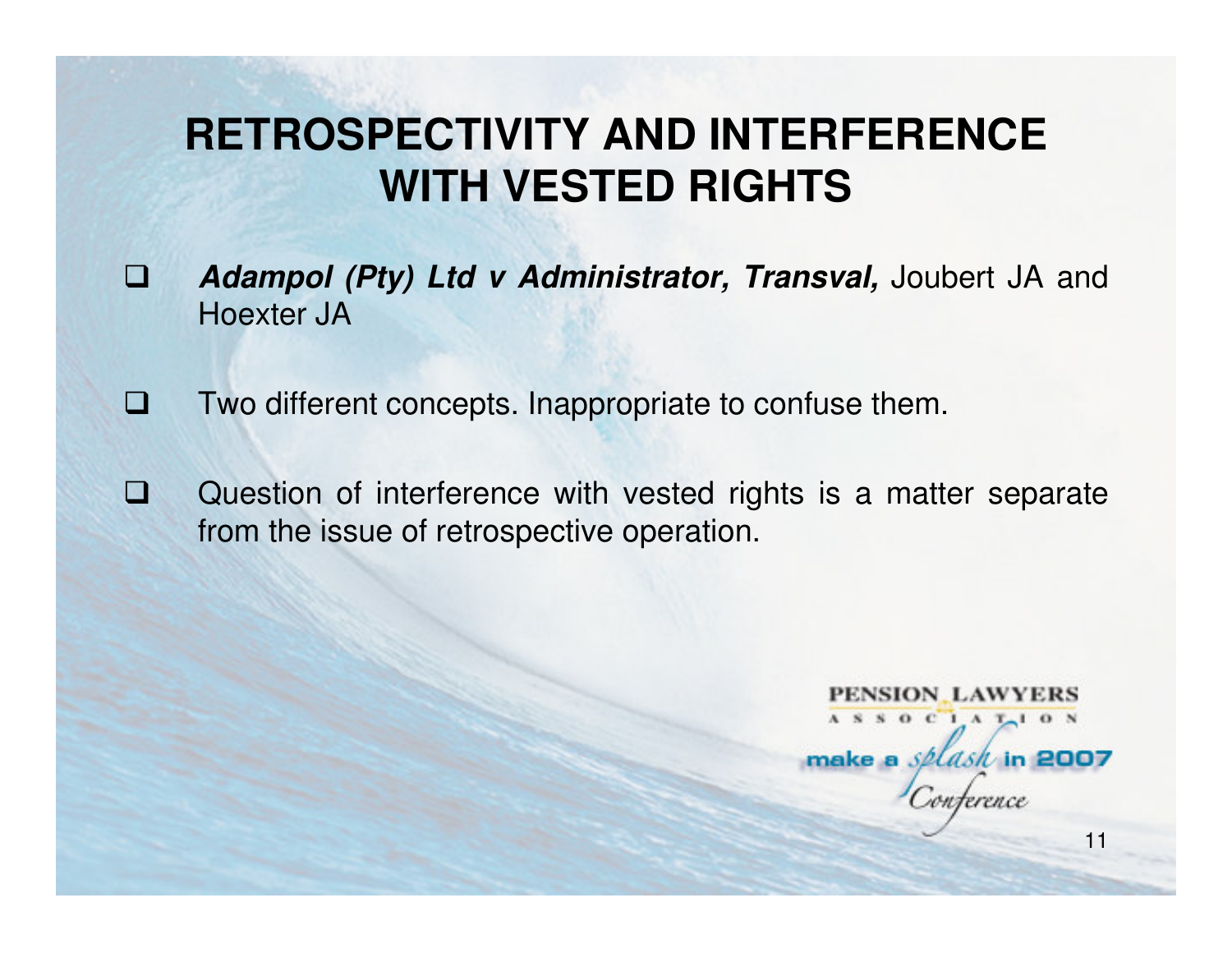# **RETROSPECTIVITY AND INTERFERENCE WITH VESTED RIGHTS (cont)**

- o Joubert JA suggested that a statute that applies prospectively but tends to interfere with vested rights be designated as "mixed prospective statute" rather than retrospective statute.
- **ISBN Boe Bank Limited v Tshwane Metropolitian Municipality, <sup>2005</sup> (4) SA 336 (SCA)** at p344 para 14 per Brand JA.

PENSION LAWYERS  $A S S 0 C 1 A T<sub>1</sub> 0 N$ make a *splash* in 2007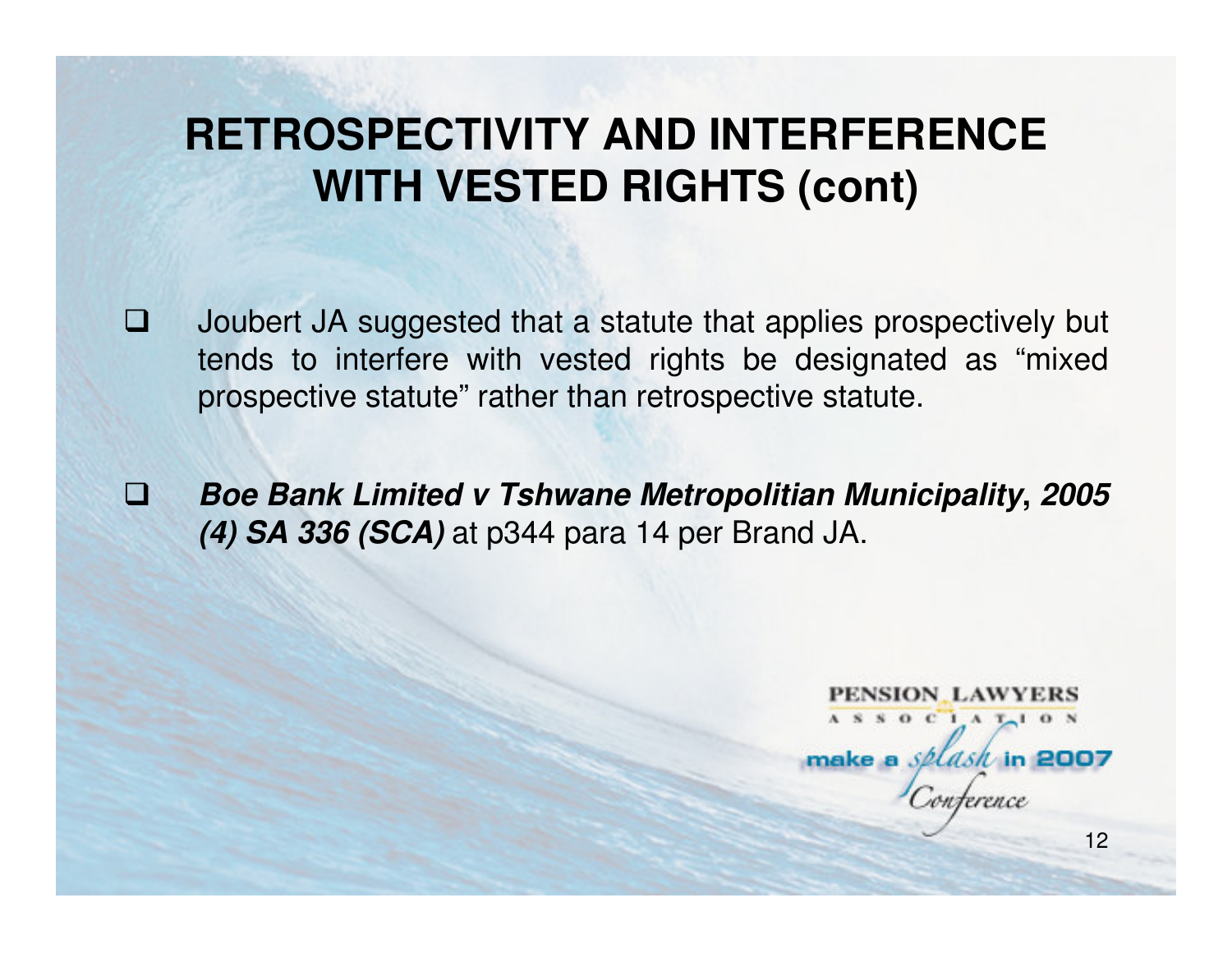# **RETROSPECTIVITY AND INTERFERENCE WITH VESTED RIGHTS (cont)**

- □ Not objectionable to mix them, often lead to same result. **National Iranian ITANATE CONTINUE OF CONTINUE CONTINUE OF THE CONTINUE OF THE TANATE CALL CONTINUE OF THE TANATE CALL CONTINUE OF THE TANATE CALL CONTINUES Tanker Co v MV Pericles GC1995 1 SA 475 (A) at 483H-J Corbett CJ:**
- "… A statute is retrospective in its effect if it takes away or impairs a vested right acquired under existing laws or creates a new obligation or imposes a new duty or attaches a new disability in regard to events already past. (**This definition appears to merge two canons of interpretation: the presumption against retrospectivity and the presumption against interference with vested rights. This, however, is not of great moment, as both canons lead in the same direction:**

See also: **Cape Town Municipality v F Robb & Co Ltd 1966 (4) SA 345 (C) at 350F-351D.)** $S$  O C  $I$  A  $T-1$  O N

13

make a *splash* in 2007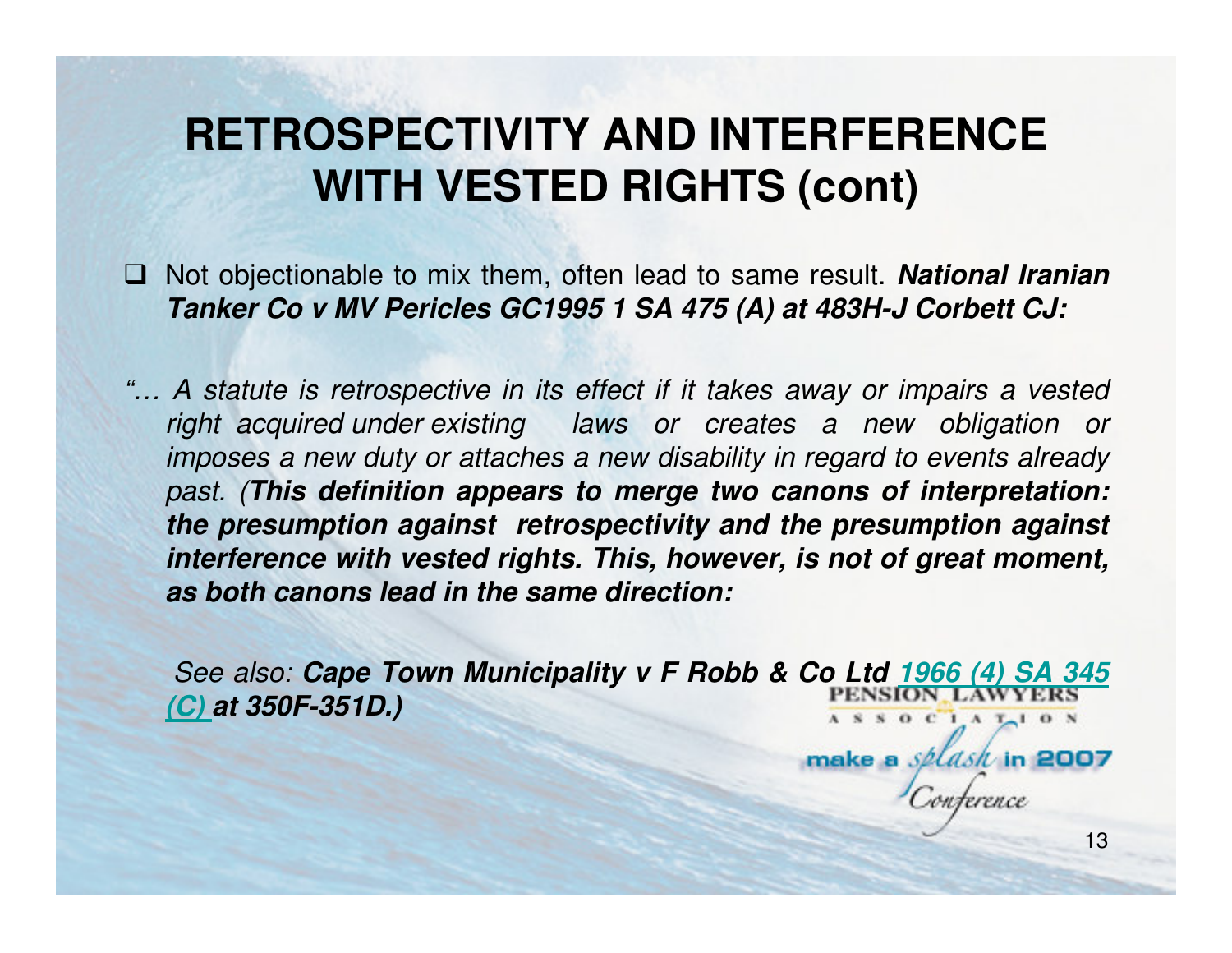### **EXAMPLE OF RETROACTIVE LEGISLATION**

## **Retrospectivity: Proposed section 40B.**

- The definitions in section 1(1) of "actuarial surplus", "augment", "contingency reserve account", "contribution holiday", "defined benefit category of a fund", "employer surplus account", "fund return", "member<br>surplus account", "minimum individual reserve", "surplus apportionment<br>date" and sections 14A, 14B, 15B, 15C, 15E, 15F and 15K are deemed to<br>have come schemes have not been approved by the registrar:
- $\Box$  Provided that in the case of funds whose schemes have been submitted but not vet approved on the effective date of this amendment, the registrar must not yet approved on the effective date of this amendment, the registrar must inform such funds of the instances where their schemes do not comply with this amendment and grant such funds a reasonable period of time to review and resubmit their schemes."PENSION LAWYERS

14

 $A S S O C A T<sub>1</sub> O N$ 

make a *splash* in 2007

onterence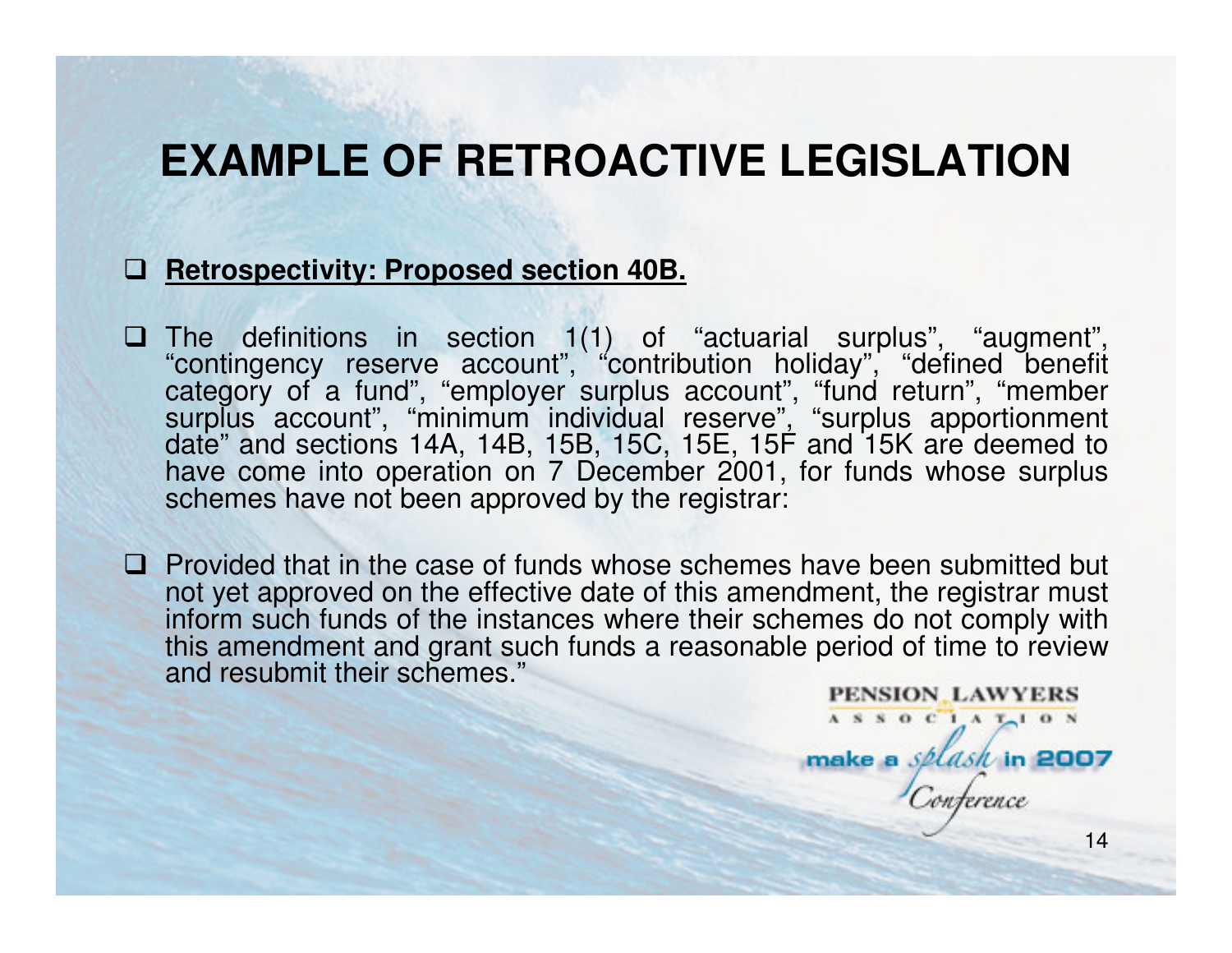# **EXAMPLE OF RETROSPECTIVE LEGISLATION (cont)**

- $\Box$  Minimum benefit provisions in the surplus legislation.
	- **Bareki No and Another 2006(1) SA 432 (T) De Villiers J**
	- **□ The legislation is prospective but it imposes new results with regard to past events:** past events;
	- $\Box$  It attaches new consequences for the future to an event which took place before the legislation was enacted: or place before the legislation was enacted; or
	- **□** It creates a new obligation or imposes a new duty in regard to events already past. already past.
- Sanlam judgment; issue there was retrospectivity in the weak sense re<br>15B(5)(3) ad 15B(6)  $\Box$ 15B(5)(a) ad 15B(6). $A S S 0 C 1 A T<sub>1</sub> 0 N$
- $\Box$ Court held they were not retrospective.

make a *splash* in 2007

nterence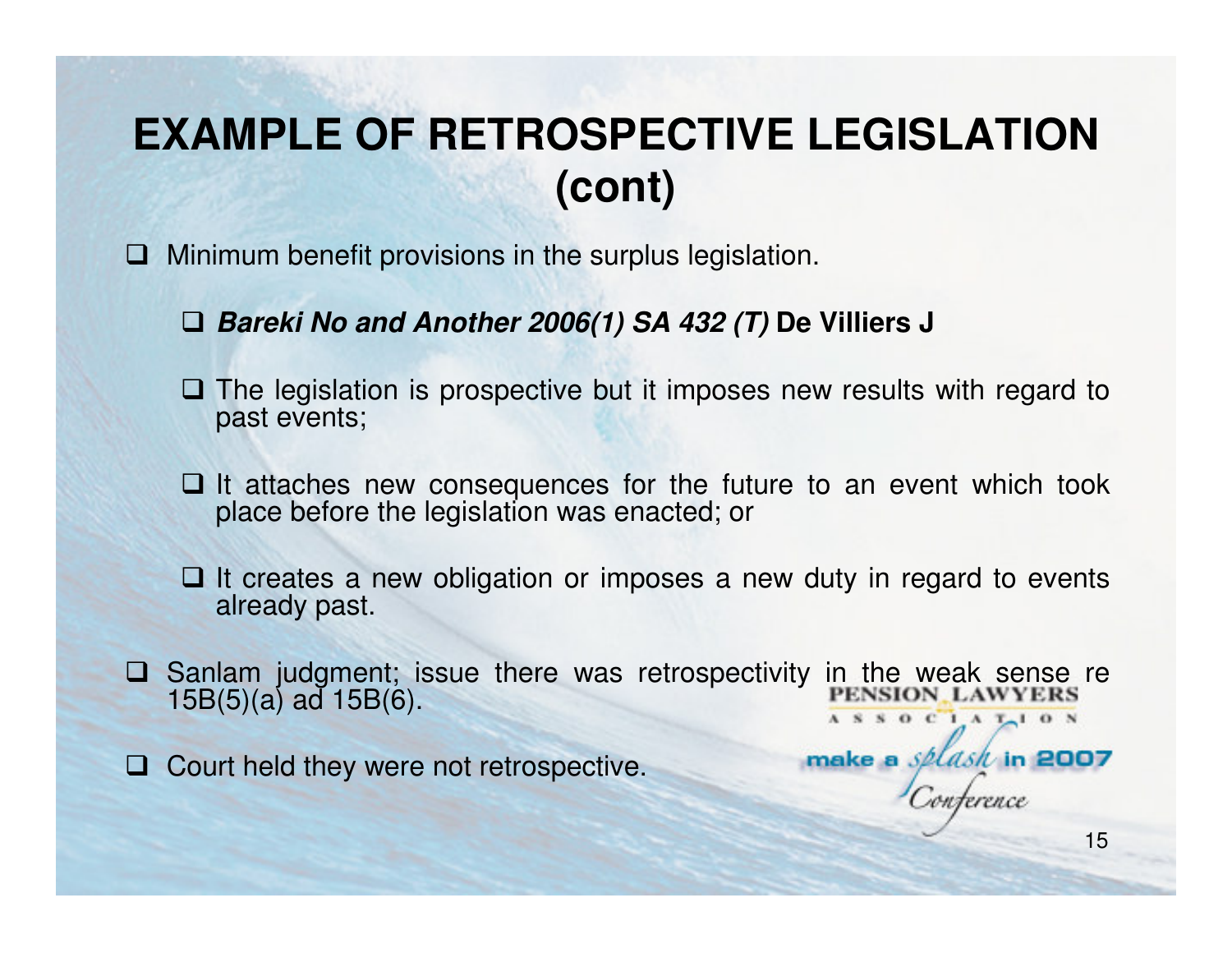## **WHEN & HOW THE PRESUMPTION APPLIES**

- $\Box$ Intention of legislature paramount.
- $\Box$  In every case, the inquiry must be into the language of the enactment and the purpose and intent of the Legislature which emerges therefrom. **Euromarine International of Mauren v The Ship Berg and Others 1986 (2) SA 700 (A)at F 709I-710E.**
- $\Box$  If ordinary grammatical meaning of the words is apparent, and produces no obvious absurdity, repugnance or inconsistency, inquiry ends there.
- $\Box$  Thirion J in **Kruger v President Insurance Co Ltd, 1994 (2) SA 495 (D), at p503.**

"however strong though the presumption against retrospectivity may be, it is nothing more than an aid in interpretation and must yield to the intention of the particular ASSOCIATION

16

make a *splash* in 2007

nterence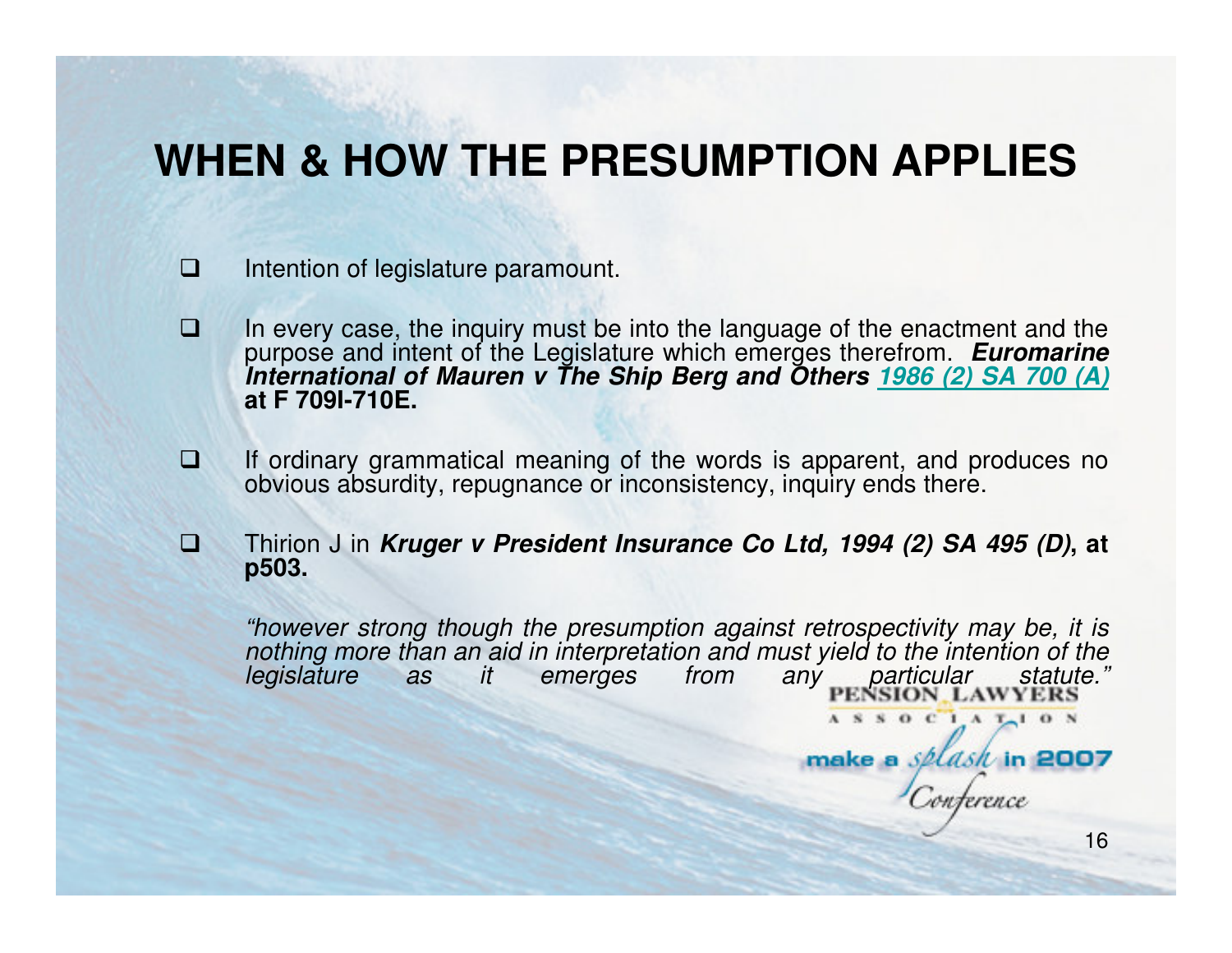# **WHEN & HOW THE PRESUMPTION APPLIES (cont)**

- $\Box$ □ Unless contrary appears either expressly or by necessary implication, it is<br>a presumption of our law that the legislature intends to regulate future<br>matters only. *Transnet Ltd v Ngcezula 1995 (3) SA 538 (A).*
- $\Box$ □ Pre-repeal business must generally speaking be dealt with, unless a contrary legislative intention is apparent, as if no repeal had been enacted. *Chairman, Board on Tariffs & Trade v Volkswagen of SA* (*Pty*) Ltd <u>2001</u>
- $\Box$ Where intention is clear, determine extend and scope.
- O Where provision is expressly stated to be retrospective, accepted rule that, in the absence of contrary intention appearing from the statute, it is not treated as affecting completed transactions and matters which are the subject of pending litigation.PENSION\_LAWYERS

17

ASSOCIATION

make a *splask* in 2007

nterence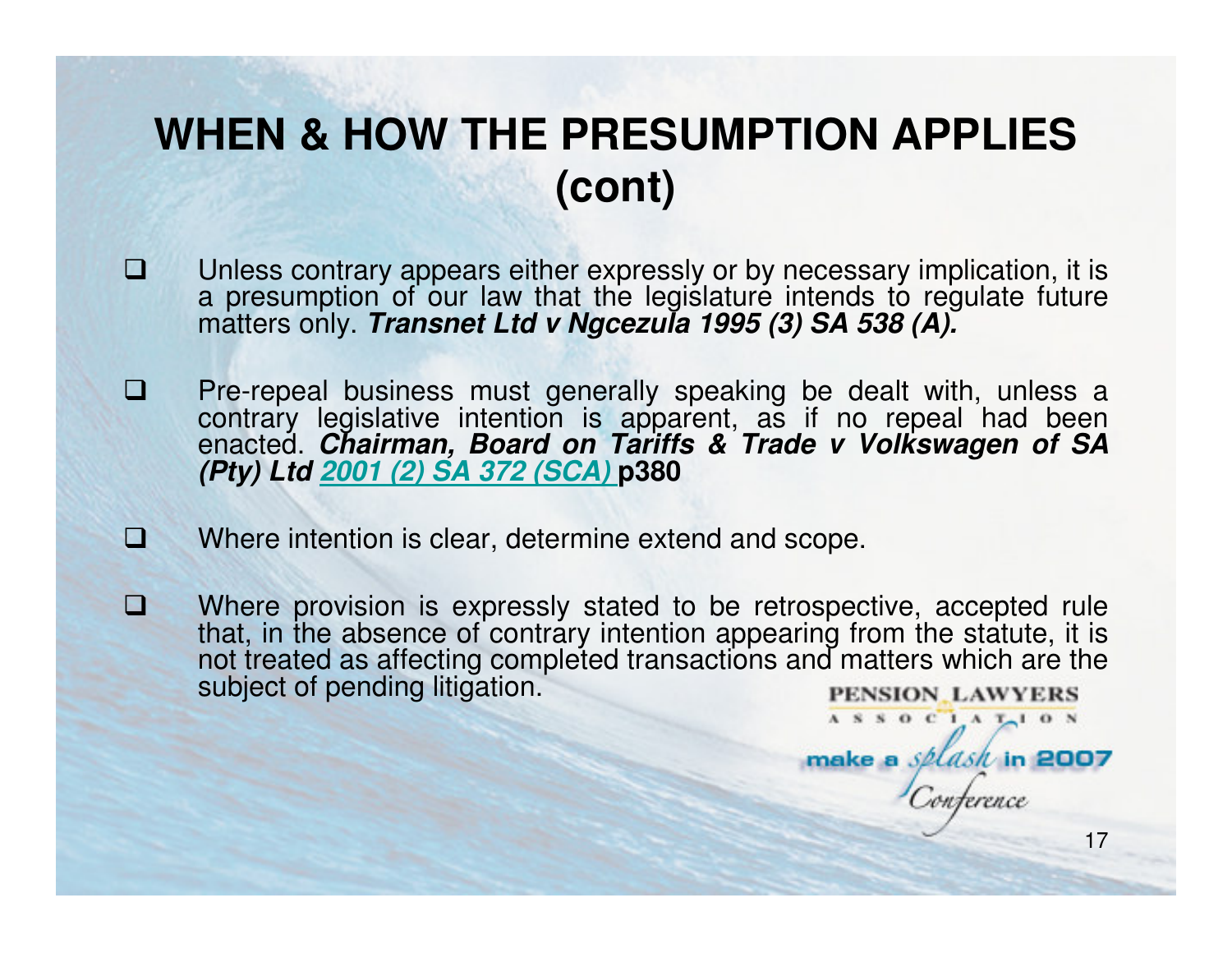# **WHEN & HOW THE PRESUMPTION APPLIES (cont)**

 $\Box$  **Bellairs v Hodnett and Another 1978 (1) SA 1109 (A) at 1148F-G; see also Woerman and schutte NNO v Masondo and others 2002 (1) SA 811 (SCA) at p819**

- $\blacksquare$  Rule that no interference with vested rights, unless intention clear.
- **Q** Pending transactions in terms of old law, unless intention clear clear
- $\Box$ Completed transactions not affected, unless intention clear

PENSION LAWYERS ASSOCIATION make a *splash* in 2007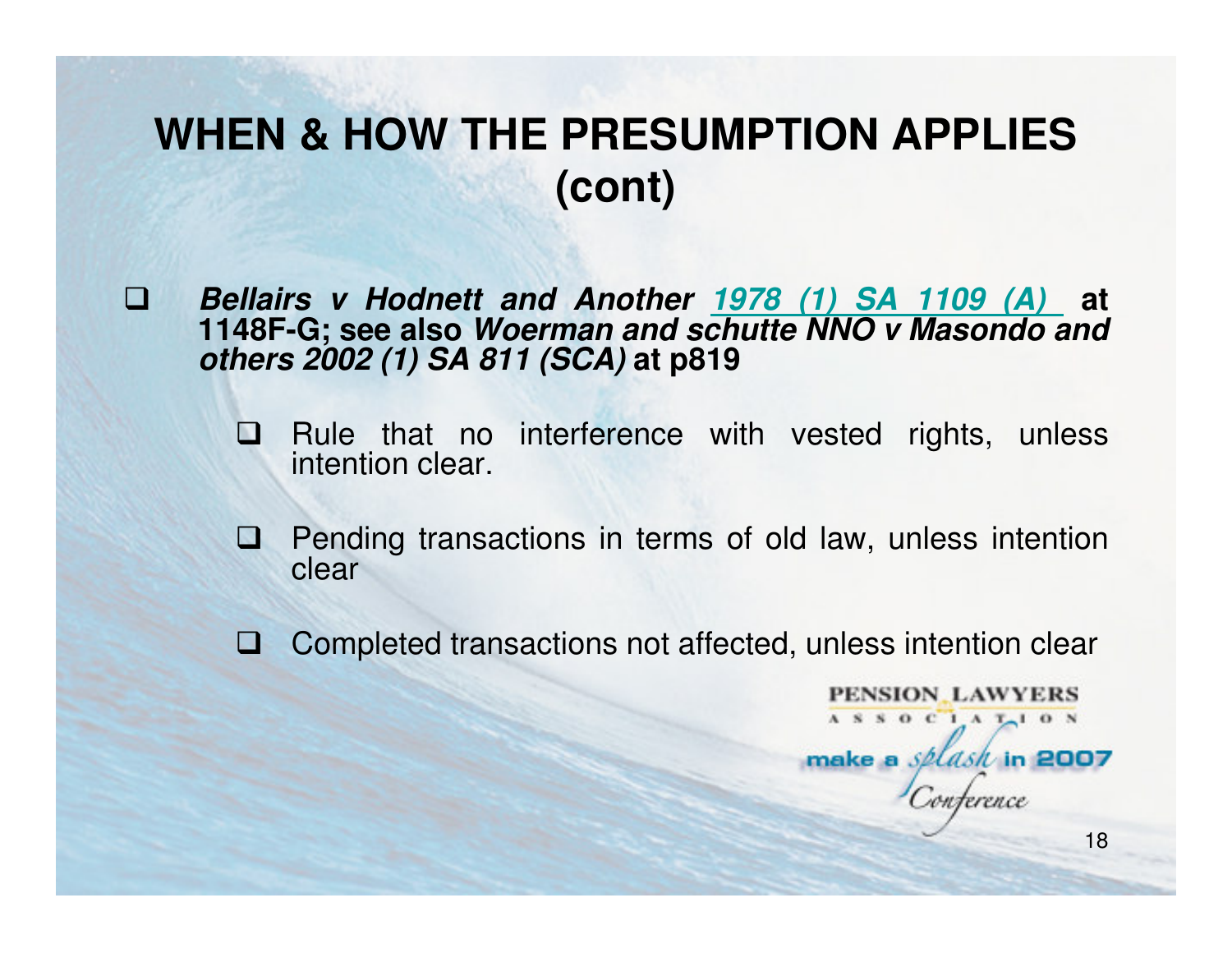# **PRESUMPTION IN FAVOR OF RETROSPECTIVITY**

- $\Box$  Clarification where there is doubt, i.e, where a subsequent law is merely explanatory or confirmatory: Devenish (interpretaion by Legislature). explanatory or confirmatory; Devenish (interpretaion by Legislature).
- **□** Where a statute deals with procedural matters; and
- □ Where an enactment benefits the subject.
- ١e Williamson J in **Ex parte Christodolides 1959 3 SA 838 (T) 841A**

"First of all, a Statute which deals with a topic or subject which has been a matter of some doubt and which is intended to clarify and settle that doubt does operate retrospectively. Secondly, a Statute which is intended to operate for the benefit of a subject is also so interpreted"

PENSION LAWYERS  $A S S O C A T<sub>1</sub> O N$ make a *splash* in 2007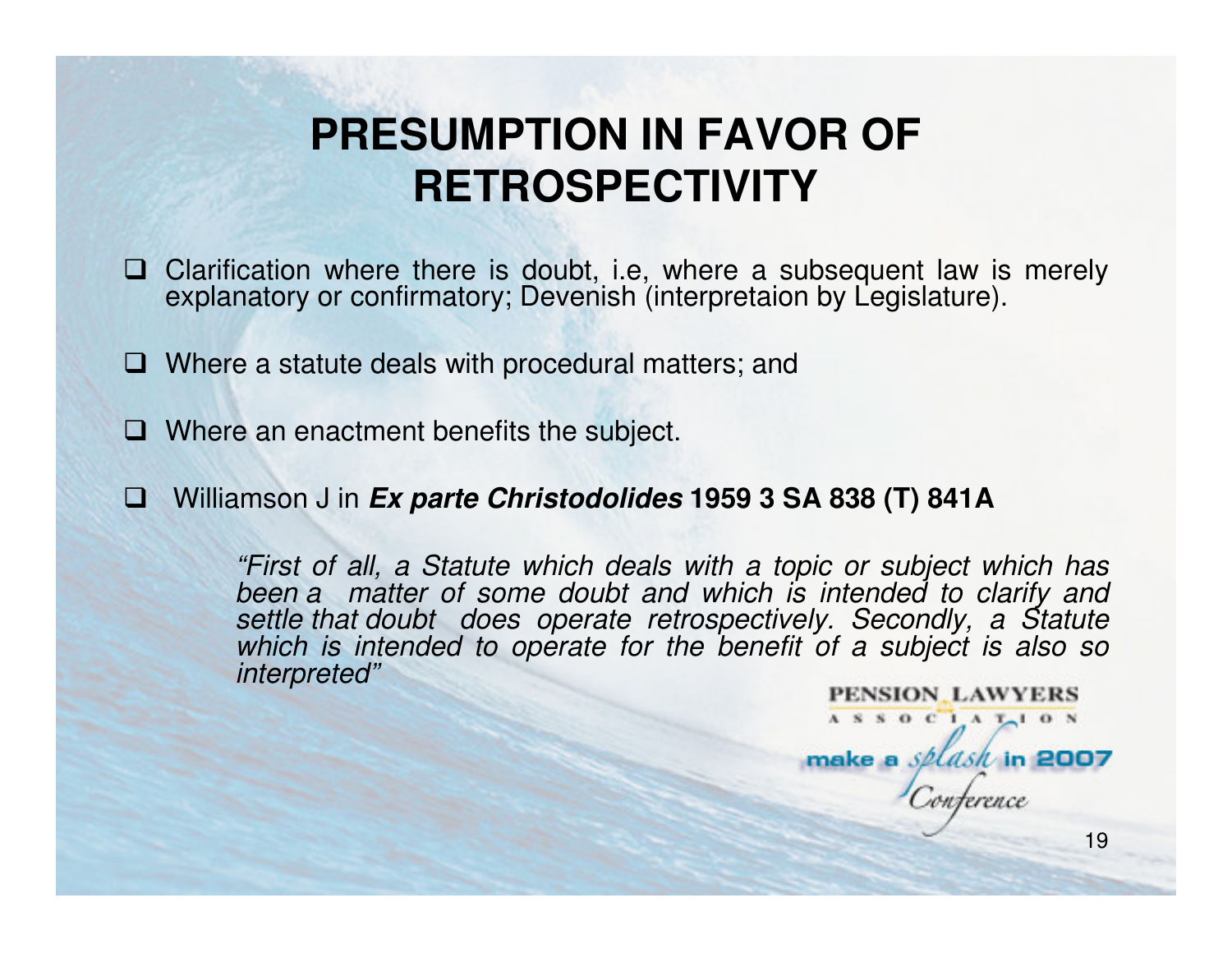# **PRESUMPTION IN FAVOR OF RETROSPECTIVITY (cont)**

 Contrast with **Van Der Merwe v Mutual & Federal Insurance Co Ltd 1997 (1) SA 78 (C) p82**

> "retrospectivity will not be afforded to a law merely because it confers 'special favours'."

PENSION LAWYERS ASSOCIATION make a *splash* in 2007 nterence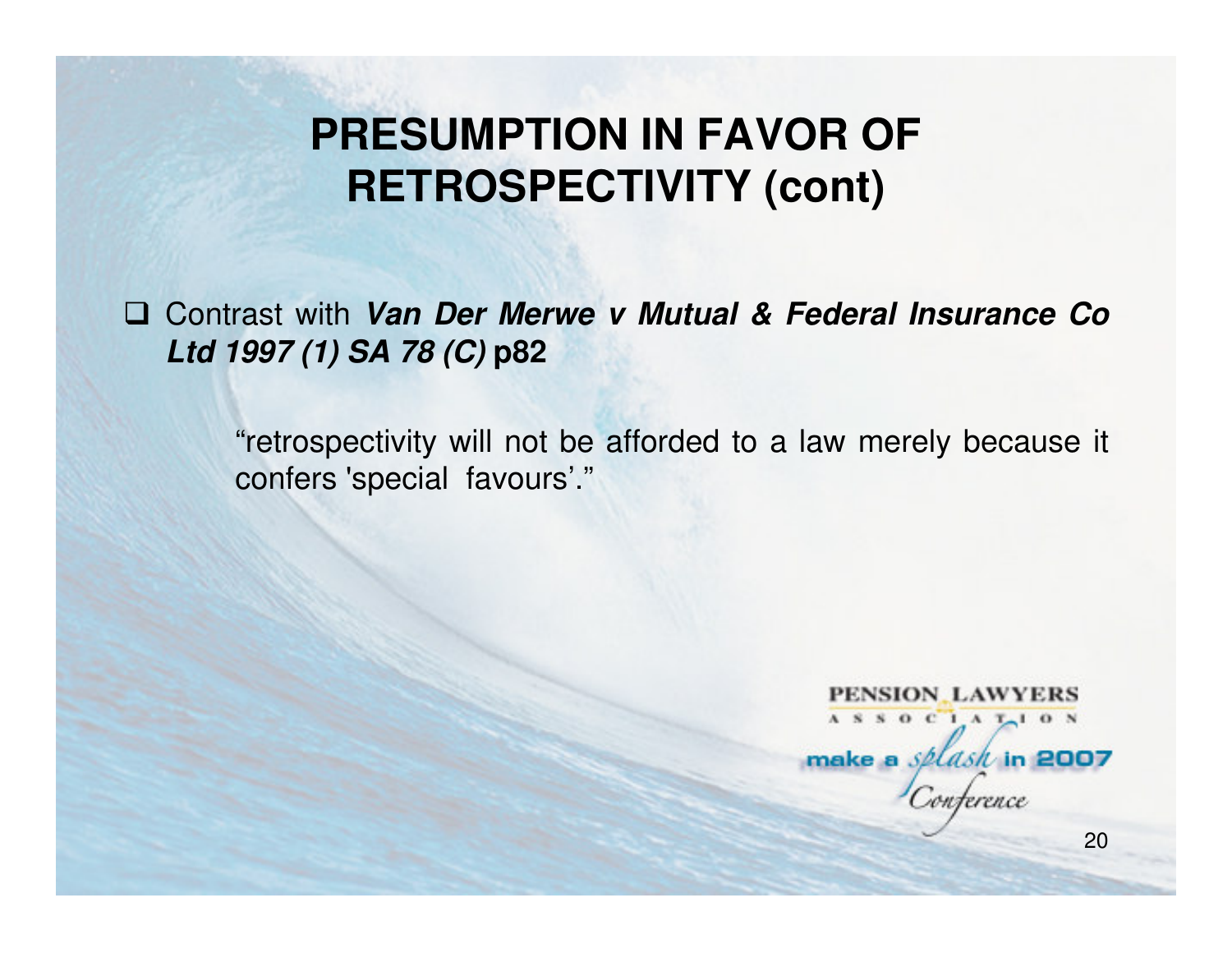## **BEST APPROACH**

#### Ð **Bareki No and Another v Gencor Ltd and Others.**

- $\Box$  De Villiers J proceeded by first looking at whether the statute in question was retrospective in the true sense in order to determine whether the presumption against retrospectivity applies in that case.
- $\Box$  Having decided that the legislation is not retrospective in the real sense, he then proceeded to consider whether the legislation in question was retrospective in the weak sense and applied the presumption against retrospectivity with regard to the unfairness of the legislation in question.

PENSION LAWYERS ASSOCIATION make a *splash* in 2007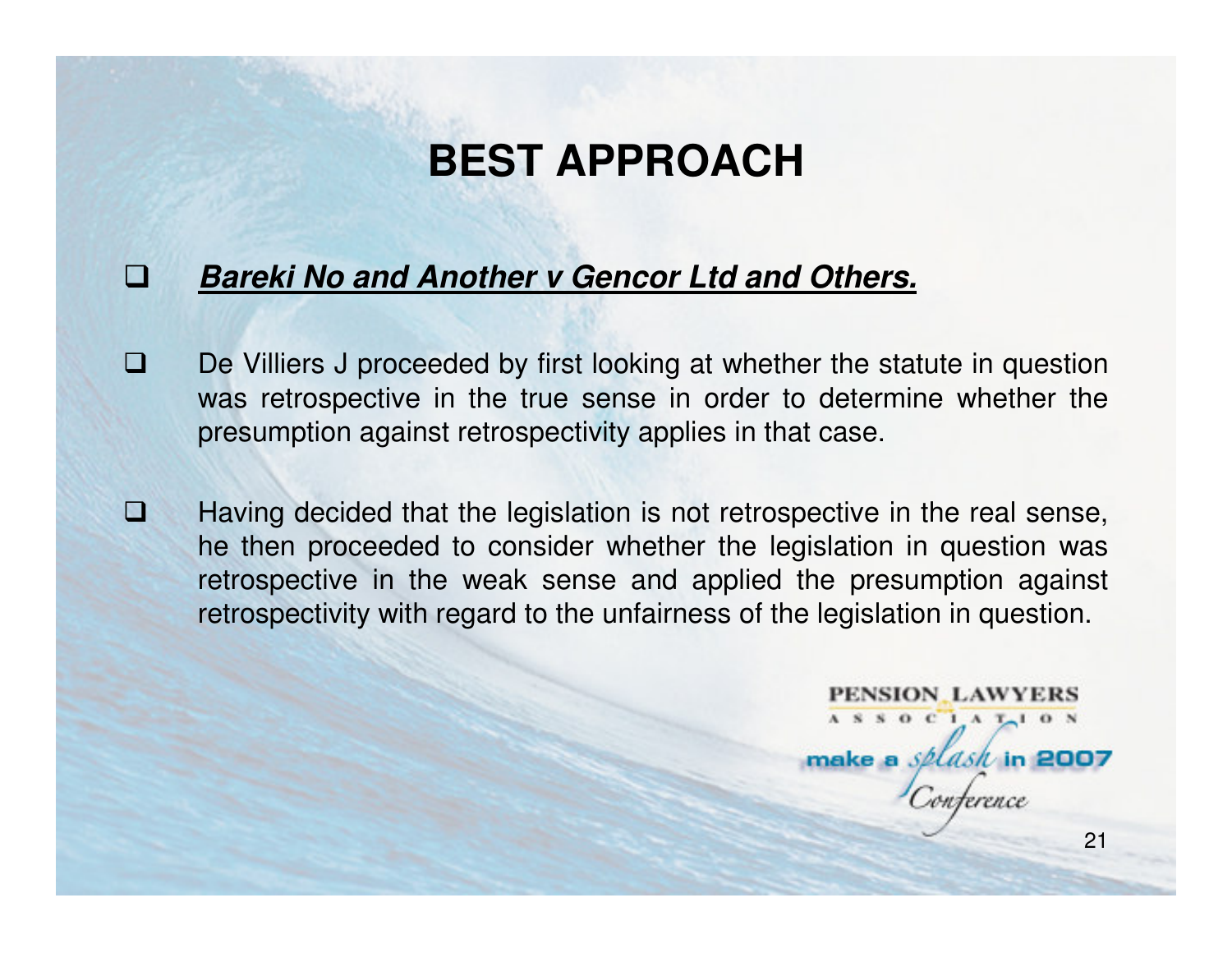## **PENDING OR APPROVED SCHEMES**

# □ General:

**□ Safe unless Act specific on retrospectivity and extent thereof.** 

# □ <u>New section 40B</u>:

 $\square$  Specific, therefore only approved schemes are safe.

**□ Pending schemes unsafe.** 

PENSION LAWYERS ASSOCIATION make a *splash* in 2007 nterence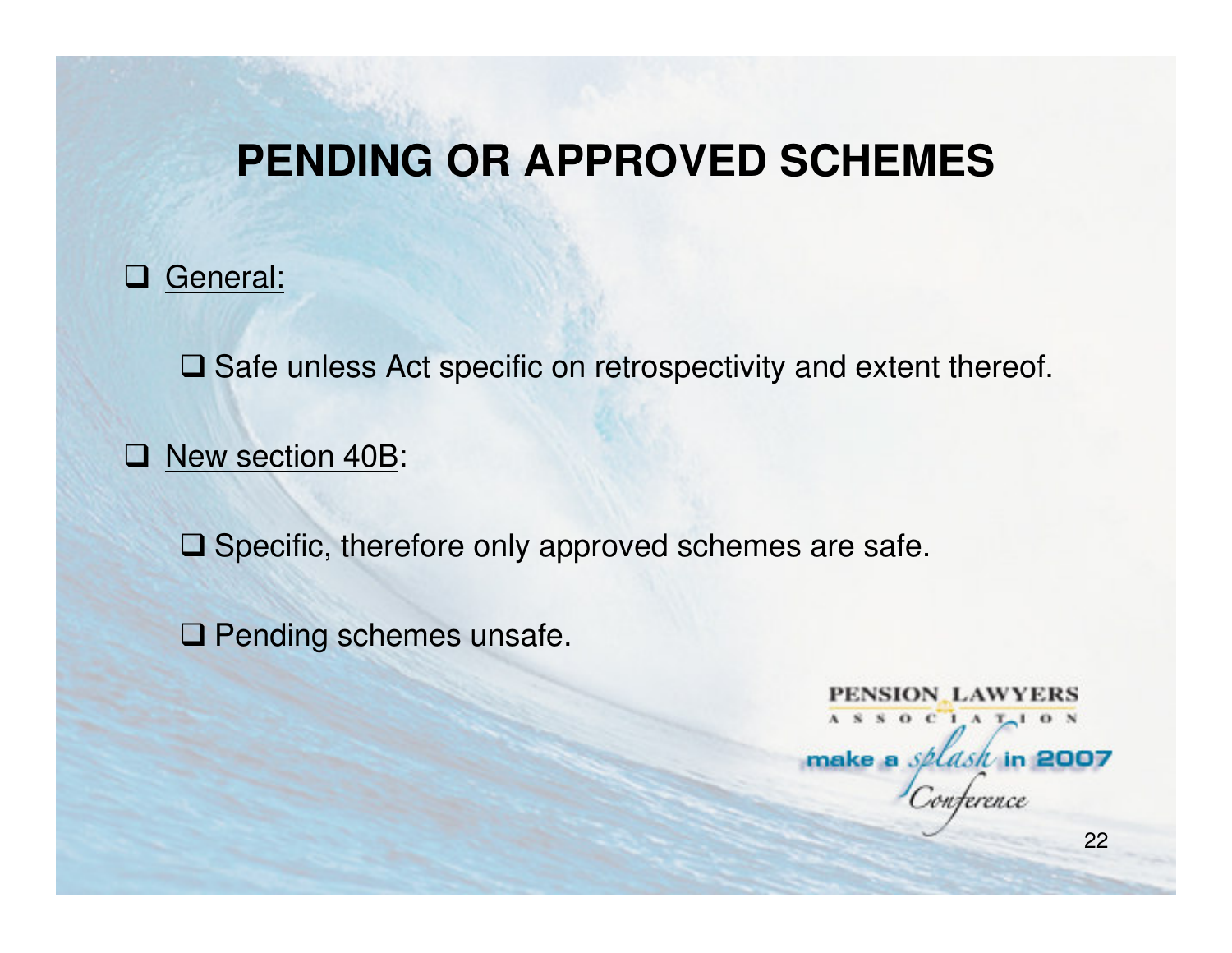## **PENDING AND APPROVED VALUATIONS**

# □ General:

 $\square$  Safe unless legislation is specific.

**□ Where there is doubt, apply presumption.** 

PENSION LAWYERS ASSOCIATION make a *splash* in 2007 onterence